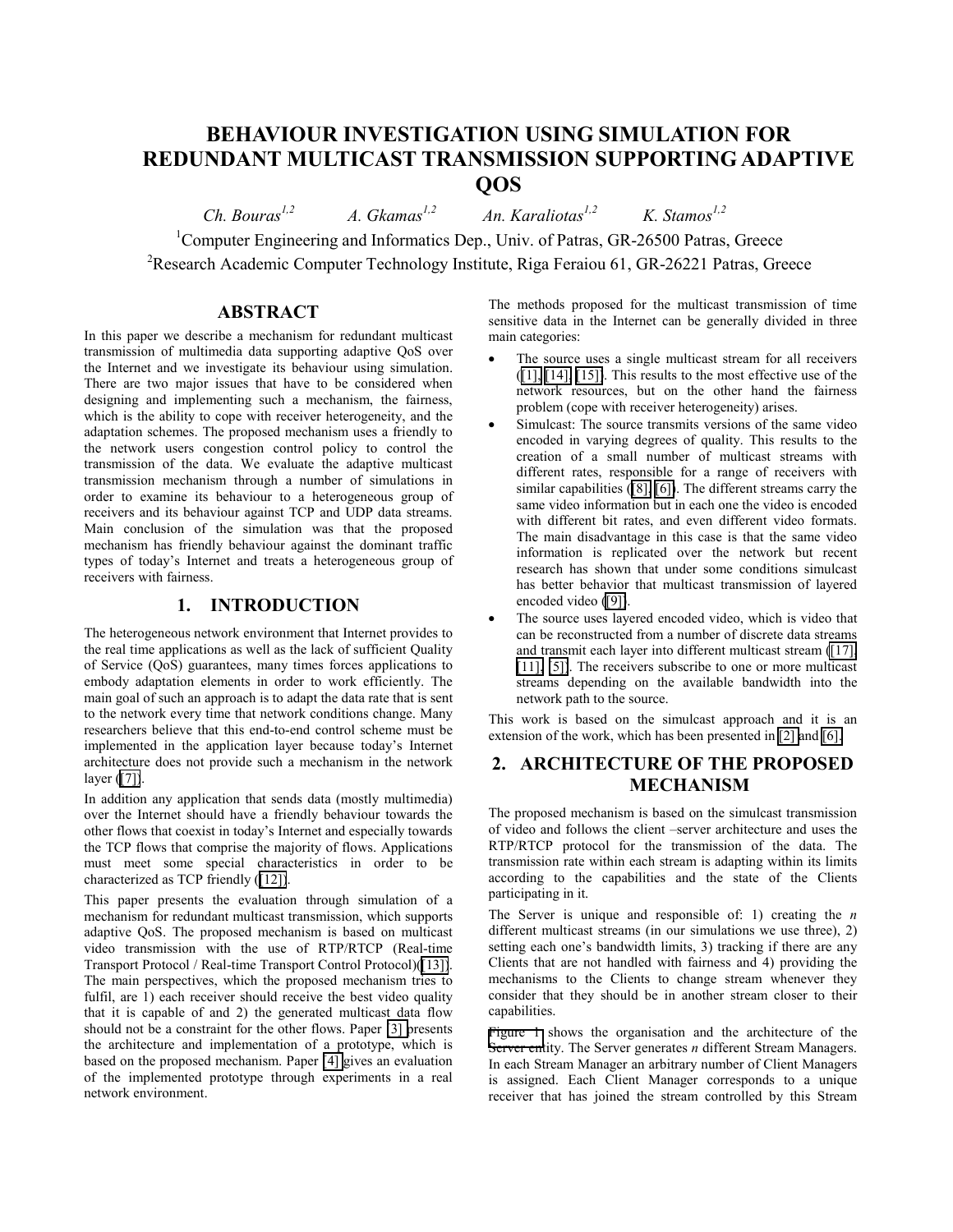<span id="page-1-0"></span>Manager. The Synchronisation Server is responsible for the management, synchronization and intercommunication between Stream Managers.

The Stream Manager entity is responsible for the maintenance and the monitoring of one of the *n* different multicast streams that are generated in the beginning of the application. Also the Stream Manager entity has all the intra-stream adaptation mechanisms for the adjustment of the transmission rate. The Stream Manager periodically gathers the states reported by all Client Managers belonging to it at the end of a specific, fixed time period (from now on called an epoch). It then uses an algorithm described in a following paragraph that tries to improve fairness between Clients by determining whether a lower or a higher bit rate is more appropriate. Whenever a Client cannot be satisfied by a stream due to the fact that most of the other Clients have much higher or much lower reception capabilities, the Stream Manager informs it that it has to move to a lower or higher quality stream.

Each Client Manager Corresponds to a unique Client. It processes the RTCP reports generated by the Client and can be considered as a representative of the Client at the side of the Server. It can interact only with one Stream Manager at a given time, the Stream Manager controlling the stream from which the Client is receiving the video. Client Manager receives the RTCP reports from the Client and processes them based on packet loss rate and delay jitter information. It then makes an estimation of the state of the Client, based on the current and a few previous reports that it stores in a buffer. The exact operation of the algorithm is described in the following paragraph.



**Figure 1.** The architecture and the data flow of the Server.

# **3. DESCRIPTION OF MECHANISM OPERATION**

The Server initially constructs a number of streams. When a Client joins a multicast session, a dedicated Client Manager is created to represent the Client at the side of the Server and manipulates the RTCP reports of that Client. Information in RTCP reports contains two values that describe the quality of the transmission: packet loss rate and delay jitter. These values are passed through the following filters used to avoid wrong estimations and determine the aggressiveness of the feedback analysis protocol: For the packet loss rate:

$$
LR_{new} = a * LR_{old} + (1-a) * LR_{net}
$$

Where:  $LR_{\text{new}}$ : The new filtered value of packet loss rate.  $LR_{\text{old}}$ : The previous filtered value of packet loss rate (for the first report after the start of transmission, this value is  $0$ ). LR<sub>net</sub>: The packet loss value that was contained in the RTCP report received from the Client. a: a parameter that determines the aggressiveness of the adaptation concerning the packet loss value (its value ranges from 0 to 1). For delay jitter:

$$
J_{new} = b * J_{old} + (1-b) * J_{net}
$$

Where: J<sub>new</sub>: The new filtered value of delay jitter. J<sub>old</sub>: The previous filtered value of delay jitter (for the first report after the start of transmission, this value is 0).  $J_{net}$ : The delay jitter that was contained in the RTCP report received from the Client. b: a parameter that determines the aggressiveness of the adaptation concerning the delay jitter value (its value ranges from 0 to 1).

For the sake of clarity, a distinction has to be made between two kinds of states, that both can take the values of UNLOADED, LOADED or CONGESTED: we call the first one the "unprocessed state" and the second the "processed state". The unprocessed state is derived directly from the filtered values of packet loss rate and delay jitter, according to the following rules:

if 
$$
(LR_{new} \geq = LR_c)
$$
 unprocessed state = CONGESTED  
if  $(LR_u < LR_{new} \leq LR_c)$  unprocessed state = LOADED  
if  $(LR_{new} \leq = LR_u)$  unprocessed state = UNLOADED  
if  $(J_{new} \geq \gamma^* J_{old})$  unprocessed state = CONGESTED

We have defined  $LR_u$  as the maximum value of the unloaded packet loss rate and LRc as the minimum value of the congested packet loss rate. Where  $\gamma$  is a parameter which specifies how aggressive the network condition estimation component will be to the increase of delay jitter.

The state that will be reported to the Stream Manager is called the processed state. It is computed by taking into account the last *n* unprocessed states, which are held in an n-sized buffer in the Client Manager. This buffering mechanism contributes to the conservative behaviour of the Optimal Rate Estimation module. A CONGESTED unprocessed state does not necessarily impose that the processed state will also be congested, especially if the majority of the previous "unprocessed states" were UNLOADED. The way the processed state is computed is presented below: We first introduce a new variable, USV (Unprocessed State Variable), which takes a new value for each unprocessed state as shown:

if (unprocessed state<sub>i</sub> = = CONGESTED) then 
$$
USV_i = -1
$$
  
if (unprocessed state<sub>i</sub> = =  $LOADED$ ) then  $USV_i = 0$   
if (unprocessed state<sub>i</sub> = =  $UNLOADED$ ) then  $USV_i = 1$ 

The processed state is then determined by the value of

$$
f(i) = USV_i * w_i + USV_{i-1} * w_{i-1} + ... + USV_{i-n+2} * w_{i-n+2} + USV_{i-2}
$$
  

$$
w_{i-1} * w_{i-n+1}
$$

where  $w1 \leq w2 \leq \dots$  wn are weights used to quantify the decreasing importance of old unprocessed states. We have chosen  $1/wi = (1/wi-1) - 1$ , with  $w1 = 1/n$ , although any monotonous increasing sequence could have been used. We consider that all states i-k where k>5 have no real significance in estimating the current state because they are too old. So we chose n equal to 5.

> *if* ( $f(i) < 0$ ) then processed state<sub>i</sub> = CONGESTED *if* ( $f(i) = 0$ ) then processed state<sub>i</sub> = LOADED *if* ( $f(i) > 0$ ) then processed state<sub>i</sub> = UNLOADED

Information update in Client Managers is made asynchronously, every time an RTCP report arrives. We have chosen to completely ignore the first RTCP report since the moment a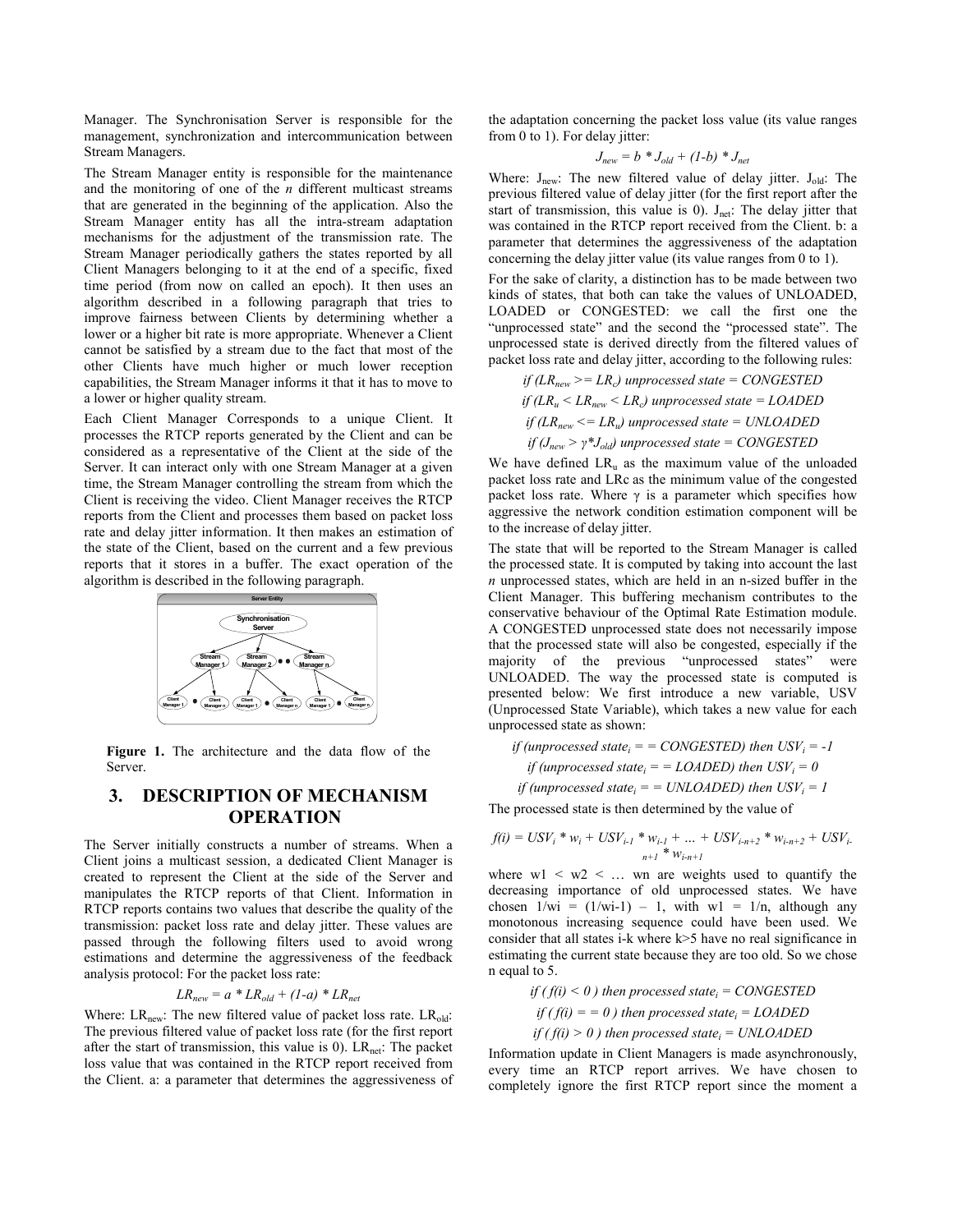Client joins a new stream, because we observed that this report usually contains a very high packet loss rate value. That value is due to temporary transition load and does not reflect an actual congestion reason. Had we taken it into account, it would force the next few processed states to be found CONGESTED, and would therefore tend to invoke a new unwanted transition towards a lower stream. Stream Managers update their rates synchronously and therefore time in system operation is divided in epochs of certain length. At the end of an epoch, each Stream Manager polls the states of all the Client Managers that correspond to a Client receiving this stream and determines the improvement or degradation in this stream's video quality. Whether there will be an improvement or degradation is determined as follows: If all receivers (the number n of the receivers can easily computed by the RTCP protocol) are in the UNLOADED state, video quality is improved. If more than a certain threshold of receivers is CONGESTED, video quality is degraded. In other cased we keep the current video quality. The threshold used for our simulations was one-second of all receivers listening to the stream.

The new bit rate is estimated using an Additive Increase, Multiplicative Decrease (AIMD) algorithm, just like TCP. Increase is achieved by adding a standard small value to the previous bit rate, and is therefore quite conservative in bandwidth consumption, while decrease is achieved by multiplying the previous bit rate with a number in the range of 0…1 (typically around 0.75) and so the algorithm is more aggressive when trying to react to congestion.

There are three cases in this phase that will lead to a Client's transition towards another stream:

- If the stream from which the Client is currently receiving video has already reached its lowest transmitting rate and the Client is still in CONGESTED state then the Client stops listening to this stream and joins the stream of a lower quality stream (if such a stream exists).
- If the stream from which the Client is currently receiving video has already reached its highest transmitting rate and the Client is still in UNLOADED state then the Client stops listening to this stream and joins the stream of a higher quality stream (if such a stream exists).
- The third case applies to a Client that co-exists in a stream with low capacity receivers but is capable of handling better quality video, so it has been unable to improve the video quality of the current stream. The mechanism used aims in making the protocol more conservative and operates by counting the number of consecutive times the receiver was UNLOADED but failed to improve the video quality. When this number exceeds a certain limit, we assume that the receiver has indeed higher capabilities and move it to a better quality stream. Transition from one stream to another also means that the Client's corresponding Client Manager module will now interact with the new Stream Manager.

For a Client transition to occur, an additional rule is imposed in all cases: the Client must have sent a minimum number of reports (for our simulations this number was set to 5) since it joined the stream before leaves that stream. This rule tries to avoid very often transitions that cause unnecessary processing load and waste bandwidth. The Client is forced to stay in a stream for at least a certain amount of time (the time it takes to send the minimum number of RTCP reports) and so if it nevertheless

decides to change stream after this time period, we are certain that this is a justified decision.

We declare as unsuccessful stream change the situation when a Client joins a stream with higher transmission rate (or a lower transmission rate) and after a sort time period  $(T_{change})$  return to the previous stream. During our performance evaluation, we observe that the unsuccessful stream changes by the Clients cause instability to the operation of the proposed mechanism and must be avoided. In order to avoid unsuccessful stream changes by the Clients, when a Client makes an unsuccessful stream change we set the condition of the corresponding Client Manager to LOADED, we ignore the next 3 RTCP reports and we avert the Client to make the stream change which was unsuccessful for the next  $2^*$  T<sub>change</sub> time.

We have to point out that Clients make transitions between streams synchronized at the end of each epoch. This helps us avoid possible problems that could be caused for example by two Clients sitting behind the same link and receiving different bit rates.

#### **4. PERFORMANCE EVALUATION**

In this section, we present a number of simulations that we made in order to analyze the behavior of the proposed mechanism during the multicast transmission of multimedia data with the use of simulcast approach. We implemented our mechanism and run simulations in the LBNL network simulator ns-2 ([\[10\]\)](#page-5-0).

We run two simulations: (1) Multicast transmission of adaptive multimedia in heterogeneous Clients and UDP traffic at the same time. (2) Multicast transmission of adaptive multimedia in heterogeneous Clients and TCP traffic at the same time. The Server transmitted three streams with the following limits: stream one: 100Kbps-600Kbps, stream two: 600Kbps-1100Kbps and stream three: 1100Kbps-1600Kbps. During the simulations the Server was using the following parameters in order to control the operation of the proposed mechanism:  $a=0.75$ ,  $b=0.8$ ,  $\gamma=2$ ,  $LR_u=0.01$ ,  $LR_c=0.055$  and  $T_{change}=20$  sec (we obtain the above values through a number of experiments [\[2\]\)](#page-5-0). The AIMD algorithm of the Server was increasing the transmission rate of the stream one by 50Kbps, the transmission rate of the stream two by 70Kbps and transmission rate of the stream three by 100Kbps, during unloaded network periods and was decreasing the transmission rate of all the streams by 80% during network congestion periods.

[Figure 2](#page-3-0) shows the simulation topology. The bandwidth of each link is given to the simulation topology and varies from 0.7 Mbps to 4.0 Mbps. All the links in the simulation topology are full duplex, have delay 10 ms and they use the drop-tail (FIFO) policy to their queues. During the simulations, we have one Server (S) that multicast multimedia data to a group of 20 Clients (C1 to C20) with the use of the proposed mechanism. Clients C1 to C10 are connected to router n2 and Clients C11 to C20 are connected to router n3. The Clients can be divided in to three categories: (1) High capacity Clients with 1.7 Mbps available bandwidth, (2) Medium capacity Clients with 1.2 Mbps available bandwidth and (3) Low capacity Clients with 0.7 Mbps available bandwidth.

We execute the simulations for 300 seconds and the Server starts transmitting the stream one with transmission rate 100Kbps, the stream two with transmission rate 600Kbps and the stream three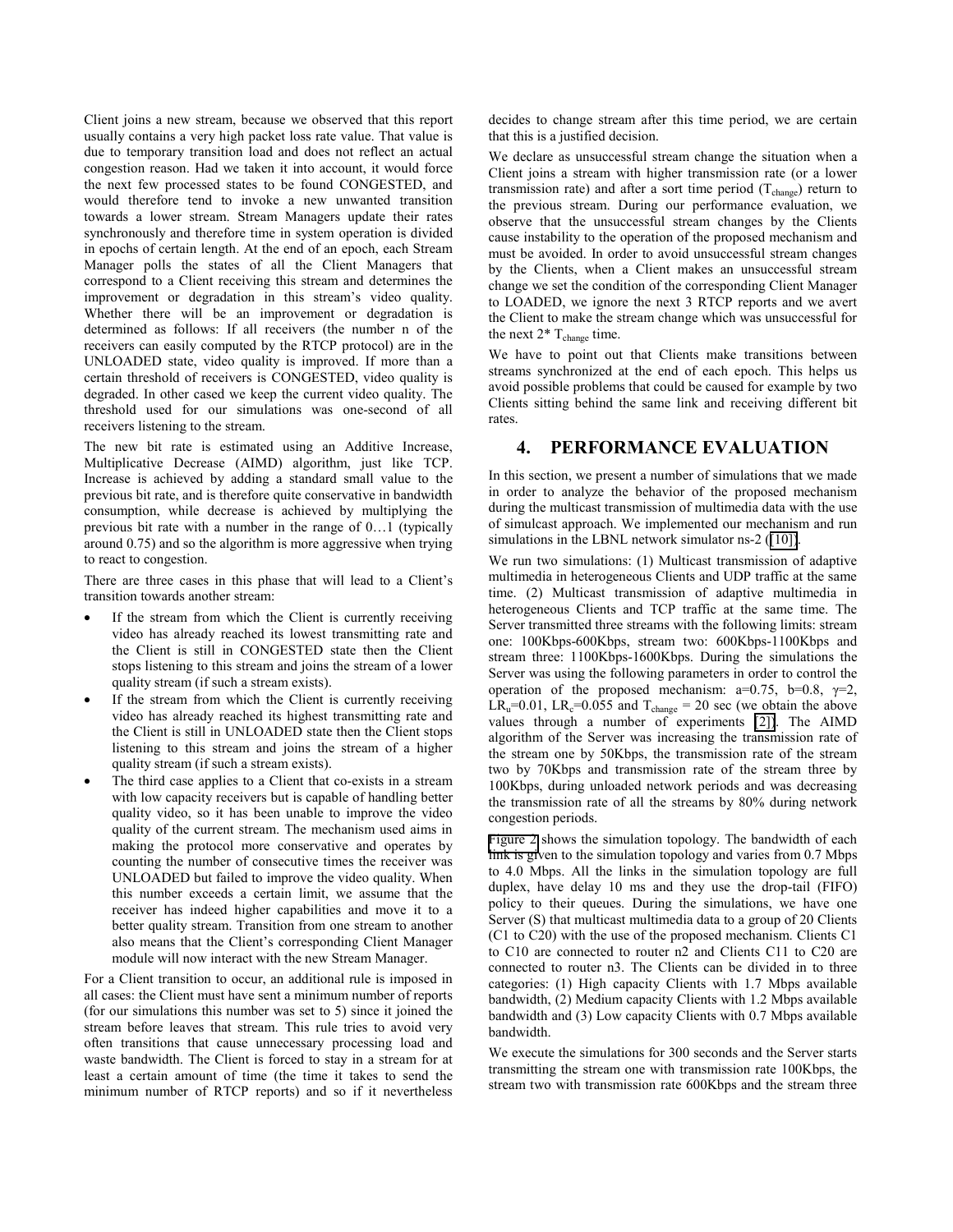<span id="page-3-0"></span>with transmission rate: 1100Kbps. In order to avoid synchronization, the Clients join randomly the stream one during the first 10 seconds of the simulation.



**Figure 2.** Simulation topology

#### **4.1 First Simulation: Transmission with Background UDP Traffic**

During this simulation, we investigate the behavior of the proposed mechanism during network congestion produced by a greedy UDP traffic. In order to produce UDP traffic, we attach to node A of the simulation topology, a CBR (Constant Bit Rate) traffic generator (CBR-Source), which transmits data to a CBR-Receiver attached to node B of the simulation topology. The CBR-Source produces UDP traffic with constant transmission rate of 2.5 Mbps. The CBR-Source starts the transmission of the data at 100<sup>th</sup> second, and stops the transmission of the data at 200<sup>th</sup> second.

Figure 3 shows the transmission rates of Server streams and the UDP traffic during the simulation three and Figure 4, Figure 5 and Figure 6 show the reception rate of a representative high capacity Client, a representative medium capacity Client and a representative low capacity Client respectively during the simulation three.

In this simulation the Server except of treat with fairness the group of Clients, it must share the bandwidth of the congested links between the router n1, n2 and between router n2, n3 with the CBR-Source, when the CBR-Source transmits data. As Figure 3 shows, the Server streams start from their minimum transmission rates and increase their transmission rates while Clients join them. Around  $50<sup>th</sup>$  second all the three streams have reach their maximum transmission rates. When the transmission of UDP traffic starts (at 100<sup>th</sup> second), congestion occurs to links between the router n1, n2 and between router n2, n3. The Clients prefer smaller transmission rates due to congestion condition, and the Server reduces its transmission rate. When the transmission of UDP traffic stops (200<sup>th</sup> second), the Server gradually consumes again the available bandwidth.

As Figure 4, Figure 5 and Figure 6 show the Clients after some seconds join the stream that fulfils most their capabilities. When the transmission of CBR takes place, most of the Clients change stream and join the stream with smaller transmission rate due to the congestion condition. Low capacity Clients do not have the capability to go a stream with smaller transmission rate and keep receiving stream one. When the transmission of CBR stops, the Clients return to their initially stream and keep receiving this stream until the end of the simulation.

It is obvious from Figure 3 that the proposed mechanism has good behavior during network congestion condition produced by greedy UDP traffic. When the transmission of UDP traffic starts the Server reduces its transmission rate and when the transmission of UDP traffic stops the Server consumes again the available bandwidth.



**Figure 3.** Server Streams and UDP traffic transmission rates during simulation three



**Figure 4.** Bandwidth of high capacity Client during simulation three



**Figure 5.** Bandwidth of medium capacity Client during simulation three



**Figure 6.** Bandwidth of low capacity Client during simulation three

## **4.2 Second Simulation: Transmission with Background TCP Traffic**

During this simulation, we investigate the behavior of the implemented mechanism against TCP traffic. We use again the simulation topology of Figure 2 but we have set the bandwidth of links n1-n2 and n2-n3 to 3.3Mbps in order to ensure that heavy congestion will occur during the simulation. In order to produce TCP traffic, we connect to node A and B of the simulation topology, an FTP server and an FTP client respectively. The FTP server transmits a file to the FTP client using "4.3BSD Tahoe TCP" protocol [\[16\].](#page-5-0) The transmission of the file from the FTP server to the FTP client, starts at the 100<sup>th</sup> second and stops at the 200<sup>th</sup> second.

[Figure 7](#page-4-0) shows the transmission rates of Server streams and the TCP traffic during simulation two and [Figure 8,](#page-4-0) [Figure 9](#page-4-0) and [Figure 10](#page-4-0) show the bandwidth of a representative high capacity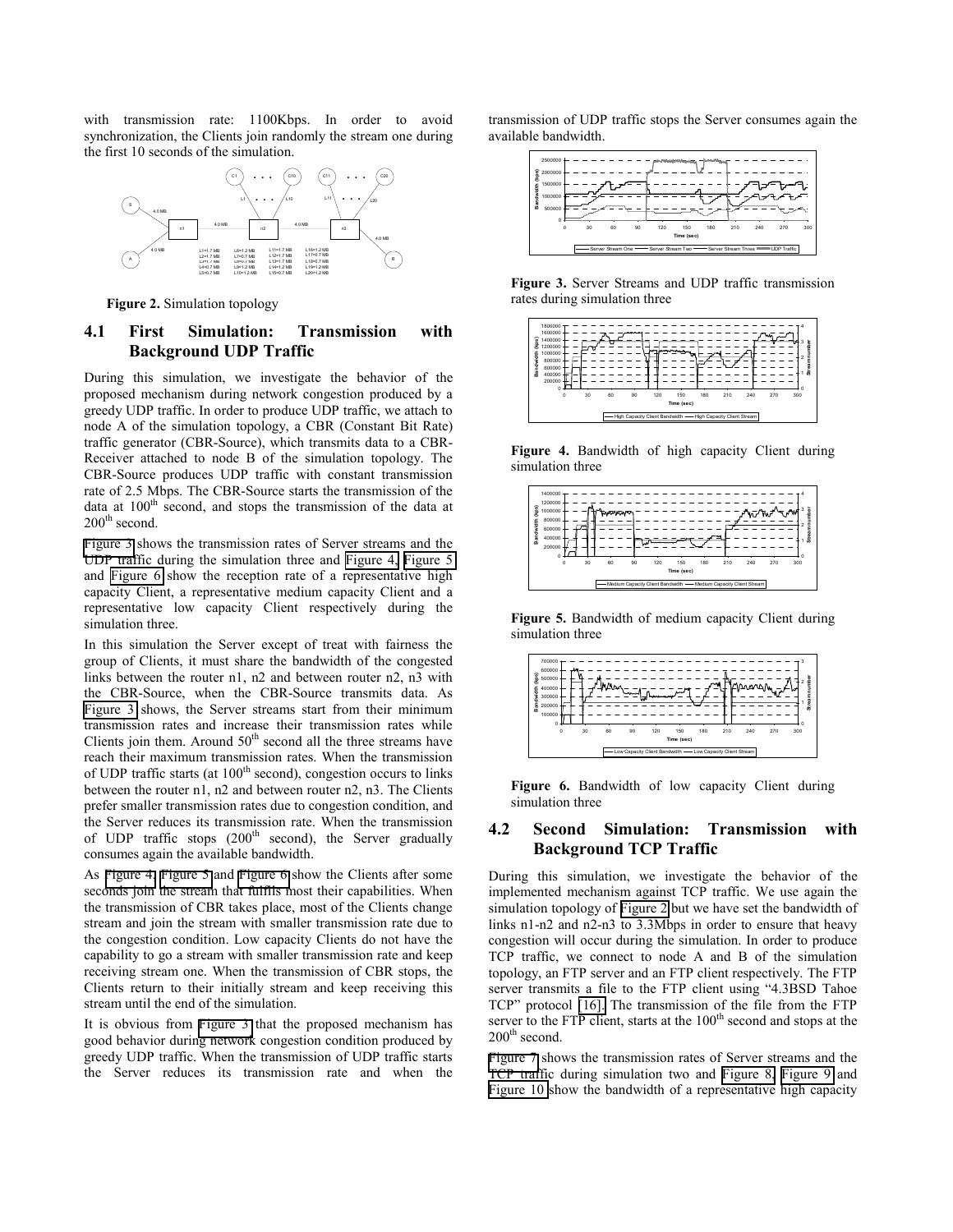<span id="page-4-0"></span>Client, a representative medium capacity Client and a representative low capacity Client respectively during simulation two.



**Figure 7.** Server Streams and TCP traffic transmission rates during simulation two



**Figure 8.** Bandwidth of high capacity Client during simulation two



**Figure 9.** Bandwidth of medium capacity Client during simulation two



Figure 10. Bandwidth of low capacity Client during simulation two

In this simulation, the Server except of treating the group of Clients with fairness, it must share the bandwidth of the congested links between the router n1, n2 and between router n2, n3 with the TCP traffic when the FTP transmission of the file takes place. As Figure 7 shows, the Server streams start from their minimum transmission rate and increase their transmission rates while Clients join them. Around the  $50<sup>th</sup>$  second all three streams have reached their maximum transmission rates. When the transmission of TCP source starts (at the  $100<sup>th</sup>$  second), congestion occurs to links between the router n1, n2 and between router n2, n3. The Clients prefer smaller transmission rates due to congestion condition, and the Server releases bandwidth so that the TCP traffic can use it. When the transmission of the TCP traffic takes place, the Server releases some bandwidth (about 0.5 Mbps) for a while and reserves it again. When the transmission of TCP traffic stops (100<sup>th</sup> second) the Server gradually reserves again the available bandwidth.

As Figure 8, Figure 9 and Figure 10 show the Clients after some seconds have joined the stream that better fulfils their capabilities. When the transmission of TCP takes place most of the Clients do not change stream and keep receiving the same stream with reduced transmission rate due to the congestion condition. Medium capacity Client tries to join stream one but after some seconds returns again to Stream two, which better meets its capabilities.

It is obvious from Figure 7 that the behavior of our mechanism to TCP traffic is friendly. The TCP traffic has transmission rate of more than 0.4 Mbps many times and maximum transmission rate of 1.2Mbps during the simulation, which is good performance for TCP transmission. In addition, the Server many times releases bandwidth and provides it to TCP source and in one case  $(115<sup>th</sup>)$ second) the Server releases 0.5 Mbps of its bandwidth. The Server has the following drawback: The Server's transmission rate during the transmission of TCP traffic is not stable. The Server would have ideal behavior if it reduced its transmission rate and kept it steady while the transmission of TCP traffic took place.

#### **4.3 Comparison of simulation and experimental results**

In this paragraph, we compare the simulation results, which are presented in this paper, with the experimental results, which have been obtained through the experimental evaluation of the proposed mechanism [\(\[4\]\)](#page-5-0).

In outline, the proposed mechanism has similar behavior both in the simulation environment and in the real network environment where the experiments presented in [\[4\] t](#page-5-0)ook place. In both cases the proposed mechanism behaves the same against TCP traffic: In addition, in both cases the proposed mechanism behaves the same during heavy network congestion: Figure 11 shows the transmission rate of TCP traffic and the transmission rate of the implemented prototype in the experimental testbed.



**Figure 11.** Transmission rate of TCP traffic and the implemented prototype in the experimental test-bed

We notice the following differences in the behavior of the proposed mechanism between the simulation environment and the real network environment:

- The transmission rate of the Server is not so stable in the real network environment as it is in the simulation environment.
- The Server needs more time to find the streams' transmission rates that satisfy most the heterogeneous group of receivers in the real network environment comparing with the simulation environment

The above differences derive from the following facts:

• During the simulation, we assume that the encoder of the Server has the capability to produce any transmission rate